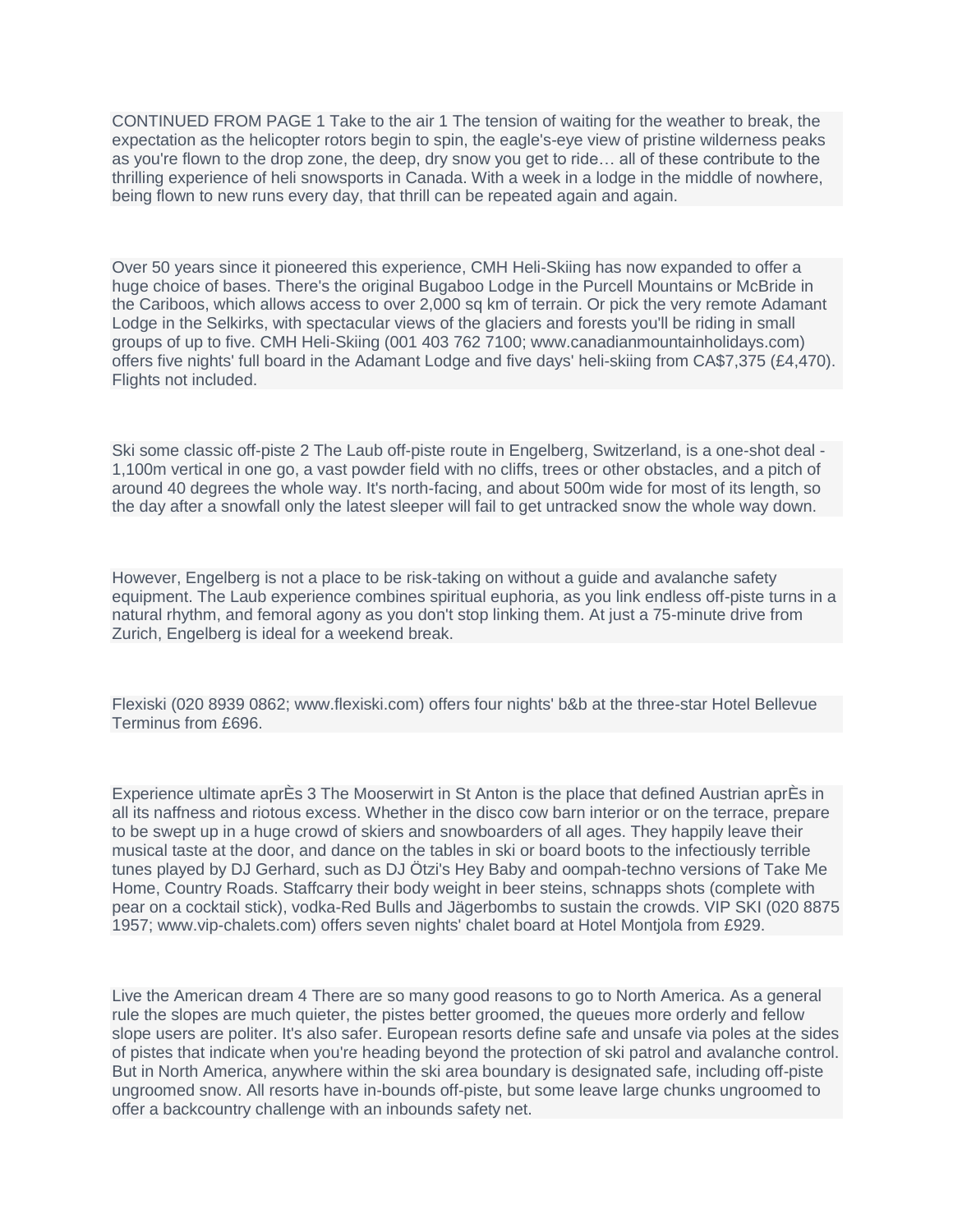If you're going to make the journey stateside, then a resort that encompasses all the best features of American skiing is Aspen in Colorado. The four-hour drive or short plane flight from Denver ensures very peaceful slopes, and with its three different areas to explore it really does offer something for all levels of skiers and snowboarders. Unlike many US resorts, the town is buzzing and filled with superb places to eat.

Ski Independence (0131 243 8097; www.ski-i.com) offers 10 nights in the five-star Little Nell, room only, from £3,588.

Wallow in luxury in Gstaad 5 "Ski-running" holidays began thanks to Swiss hoteliers persuading wealthy Britons to extend their summers in the Alps and experience winter delights. There is a special understated luxury and old-world charm to such places. Many of the most luxurious were in Gstaad and that holds true today - the small village has four five-star hotels. The Grand Hotel Park, which opened in 1910, underwent a huge refit a century later with designer Federica Palacios introducing a contemporary aesthetic with a masculine red and slate-grey theme, set against blond pine. Rooms are equipped with Bang & Olufsen home entertainment, while the GraffDiamonds and A Lange & Söhne lobby boutiques are reminders of the five-star status. As well as a fine-dining restaurant, the Park has an Argentine asado, a sushi bar and little wooden chalet in the grounds, where fondue etc is served. The leathercovered bar is a great place to sit and discuss cocktails and rare cognacs with knowledgeable bartenders, and a comfortable cigar room makes smokers feel unusually welcome. The spa area has a saltwater pool, Turkish baths and saunas, and treatment rooms with Aromatherapy Associates products, plus a gym (with personal trainer) and hair salon. The concierge, naturally, can organise any activities, be it local skiing, snowboarding on Glacier 3000 or hot-air ballooning in Château d'Oex.

Exosphere (020 7591 4972; www.exosphere.com) offers three nights' b&b at Grand Hotel Park, Gstaad, from £1,260.

Last for longer in the Alps 6 Alpe d'Huez in France presents one of cycling's greatest tests of endurance - a 1,100m vertical climb over 13km of road, via 21 hairpin bends to the summit. Equally challenging, its winter downhill equivalent comes as a pair - the black pistes of Le Tunnel and Sarenne. They both begin at Pic Blanc (3,330m), but they're not identical twins. At 16km, Sarenne is the longest piste of any colour in the Alps, but Le Tunnel is steep, bumpy and often icy - do it first, with fresh legs. The route begins when the eponymous tunnel, rough-hewn out of the mountain, emerges on to a ledge at the top of a lumpy 800m-high wall of www.snow.Be sure of your first turn but don't wait too long before taking the plunge - nerves build with time and, anyway, there is extra kudos to be had from descending it all in a smooth, continuous rhythm. After the initial extremely steep pitch, there's a brief respite before a merely steep one. On the run-out, don't miss the Lac Blanc chair, which links to Pic Blanc for part two of the challenge.

Sarenne is never frighteningly steep, but it is relentless, can be bumpy and occasionally dives down suddenly. Take your time - it's also beautiful and worth savouring. From the high, wide-open, sunny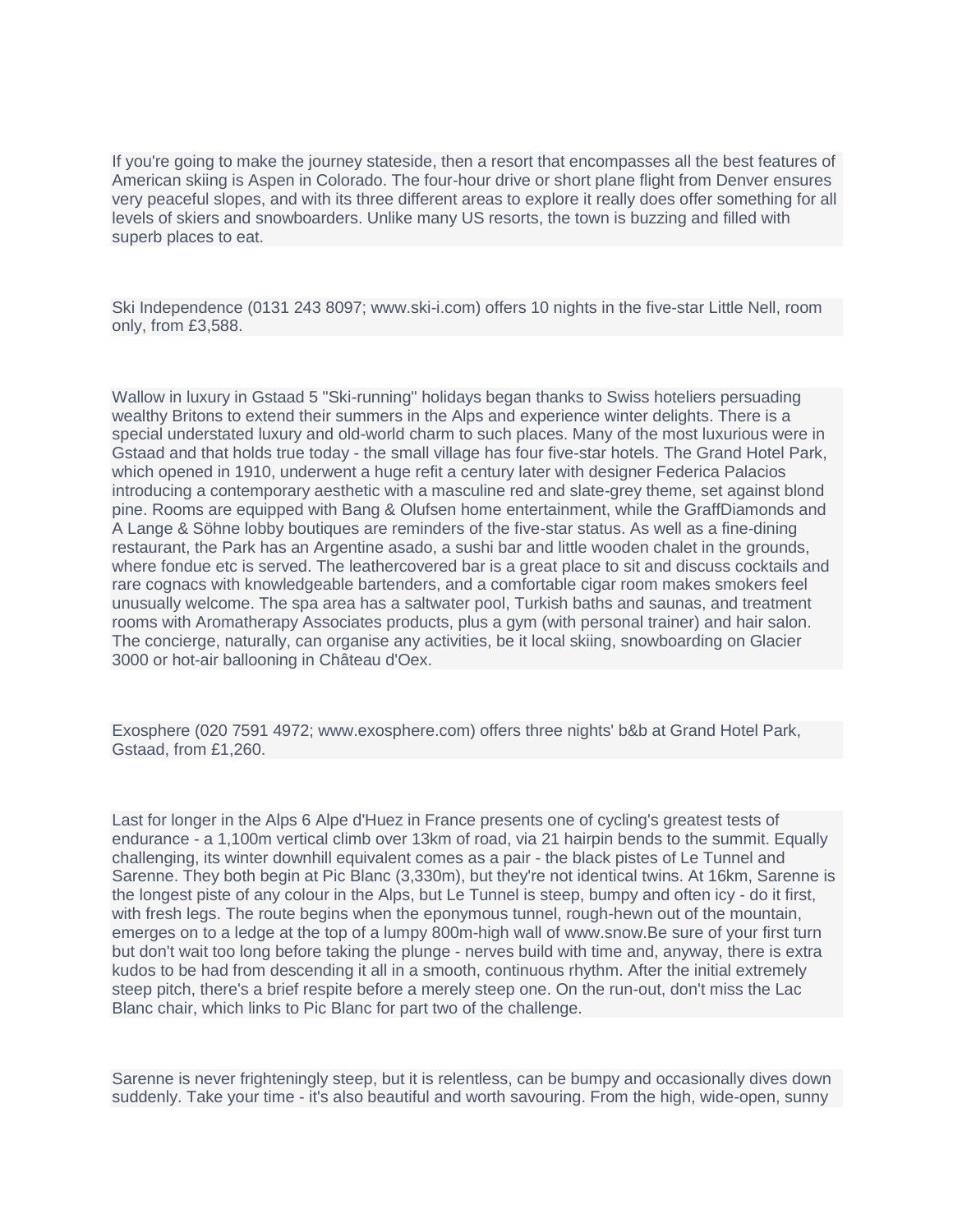ridge at the top, it flows like the glacier it is into the valley. When the steep part ends after about 8km, what's left is a green trail through the pretty Gorges de Sarenne, past little chalets in the trees, along with a babbling brook in spring - eight more kilometres in which you can figuratively put your feet up and take pride in your achievement. Ski Total (01483 345 553; www.skitotal.com) offers seven nights' chalet board in Chalet La Brêche from £719.

Say cheese!

7 In Switzerland, fondue nights are a much loved tradition that's stood the test of time. First there's the out-of-hours fun of riding a lift at night - in Mürren in the Jungfrau region, this is the funicular up to the Allmendhubel restaurant, which hosts fondue evenings in archetypal Swiss style. Then there's the fun of heading back outside for a sedate torchlit ski or snowboard descent, or, for the younger and more adventurous, heading down on the Alps' best toboggan route.

Snow-Wise (020 3397 8450; www.snow-wise.com) offers seven nights at the four-star Hotel Eiger from £1,395.

Ski across a border 8 A day's heli in the high Alps lets you fly over some of Europe's most dramatic peaks to reach its remotest terrain - and get back in time to regale companions in the bar with jargon such as "LZ" and "vert" (landing zone and vertical descent to the uninitiated). Italy has the most permissive rules on helicopter activity and the Monte Rosa massif offers the most variety, with dozens of routes.

The classic is the Zermatt Tour. A day's outing with Guide Monterosa starts at Gressoney in Italy, airlifting to an impressive 4,151m on the Colle del Lys (or another high pass, depending on conditions), before you head into Switzerland over the stunning serac-strewn glacial terrain of the Grenzgletscher. You use the Zermatt lifts to return to the border at the Breithorn pass, hike a little, then come back into Gressoney via Champoluc. The last leg is a full afternoon's descent in itself, over the Verra Grande glacier. Ski Total (01483 345 553; www.skitotal.com) offers seven nights' chalet board in the four-diamond Chalet Hotel Breithorn in Champoluc from £639. It can arrange a day's heli-skiing with Guide Alpine Champoluc-Ayas from (EURO)200.

Head south for the winter 9 Surrounded by sharp Andean peaks, including South America's highest mountain (6,961m Aconcagua), the Portillo hotel, on the Chilean side of the border with Argentina, feels a little like a luxury cruise liner tossed on a frozen sea, with condors in place of albatrosses. It has formal service to match (although there is also a staffbar with a more genuine local feel, offering pisco sours and Andean folk music) and almost exclusive use of the ski area.

As well as the pistes, including long blue runs, there are numerous off-piste opportunities accessed by traverses, notably from the top of the resort's unique va-et-vient lifts (which translates as "go and come"). These are slingshots designed especially for Portillo's avalanche-prone black runs, where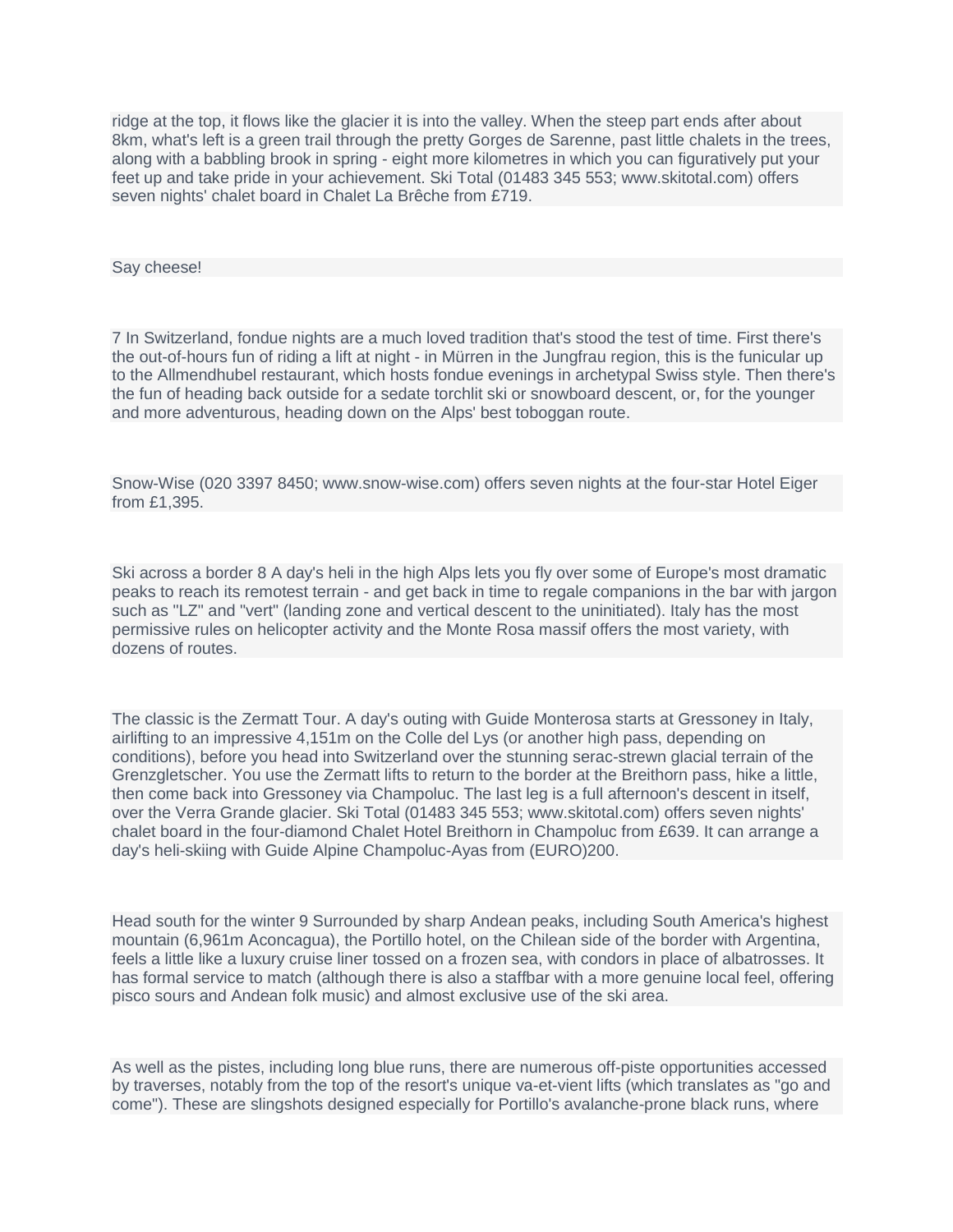pylons are impractical. A sort of five-person T-bar is winched to the base of the lift, held like a crossbow while riders load, and then released. You are shot straight uphill, over bumps and ruts, until the tension eases - at which point you have to make a jump turn offthe lift to avoid sliding backwards and flipping over.

Scott Dunn (020 8682 5050; www.scottdunn.com) offers seven nights' full board, including lift pass, at Hotel Portillo, Chile, from £3,700.

Do four valleys in a day 10 The Trois Vallées ski area in France boasts 600km of connected pistes shared between the valleys of Courchevel, Méribel and Belleville (which includes the resorts of Val Thorens and Les Menuires), but the name is too modest. Although it indicates three, there is a fourth valley, on from Val Thorens - the sunny Maurienne, with some almost deserted runs. A thighstraining challenge is to ride all four valleys in one day.

Plan the route the night before, then fly down some of the most dramatic, best-groomed pistes in the Alps with joyful abandon. The blue Creux speedway from Saulire into Courchevel; the picturesque Pyramide on the eastern extreme of the area; the wild red Combe du Vallon in Méribel (although the Mont du Vallon detour is only for the fastest); the lovely quick black Combe de Caron above Les Menuires; Christine in Val Thorens, with its 700m drop down the Péclet glacier; Jérusalem, rolling and banking like an oversized boardercross run above St Martin; and Corala in the Maurienne valley, starting at 3,230m - the highest point in the Trois Vallées - and also the start point of a zipwire crossing high above the glacier du Bouchet to the col de Thorens. Wherever you're staying, be sure to catch your final connecting lift home in time!

Méribel-based Meriski (01285 648518; www.meriski.co.uk) offers seven nights' chalet board accommodation in Chalet le Grenier from £22,000 for the whole chalet (six bedrooms).

Go downhill all the way 11 There is something truly special about skiing in the tracks of downhill racers, imagining what it must be like to complete a course at the warp speeds they reach. There are many resorts where you can do this at your own, much more sedate pace, from the Dave Murray Downhill course in Whistler to the 1992 Winter Olympic Downhill run down La Face in Val d'IsÈre.

The one that really stands out from the crowd, though, is Kitzbuhel's the Streif, renowned among racers for its fearsome test of bravery. Like an F1 track, this piste has features with world-famous names that echo in the mind from watching Klammer or Cuche on Ski Sunday - Steilhang, Seidlalm, Hausberg and Mausefalle. The latter, with a name that translates as "mousetrap", is a jump with a pitch of more than 40 degrees, so racers hitting it at nearly 100kph fly almost 80m. Elsewhere, the highest speeds approach 150kph. A few days after the race - this year on Saturday, January 21 much of the course is opened to the public, with the jumps removed, until the end of the season. Even when going slowly, this unpisted ski route can be steep and tricky and by the time you reach the bottom you'll be in even greater awe of the professionals who ski it flat out.